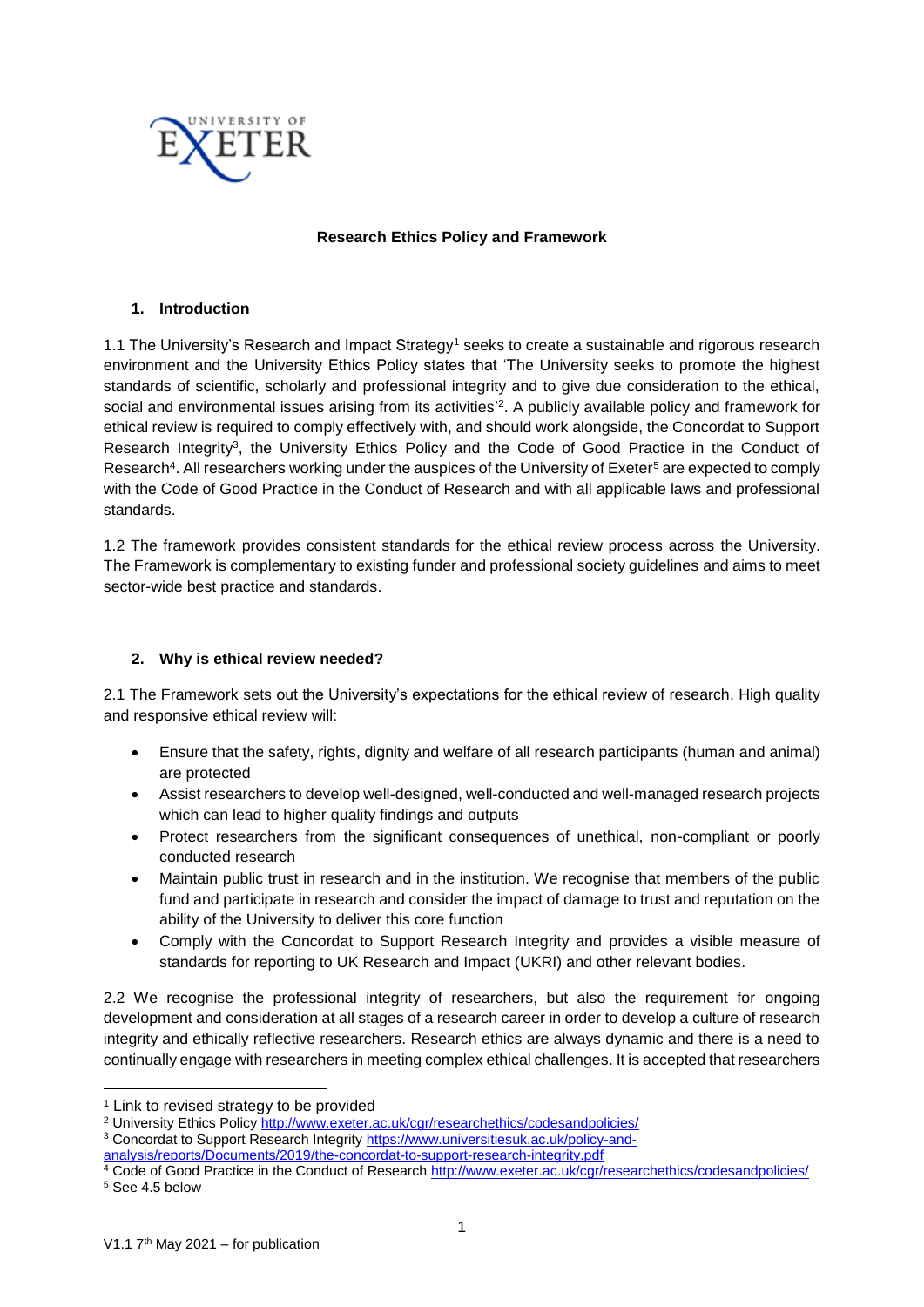(and their supervisors where applicable) are responsible for and well placed to evaluate the ethical issues and the conduct of their research, but researchers must be accountable for the design, management and conduct of their research. Independent ethical scrutiny and review can, and should be of sufficient quality to be, useful in improving the ethical conduct of the proposed research and in ensuring that ethical standards are applied consistently.

2.3 Conducting research in an unethical manner and failure to seek ethical review where it is required could have serious consequences for participant safety, dignity and wellbeing, on public trust, the ability of other researchers to recruit participants for future research and on the reputation of the researcher and University. The failure to seek ethical review where it is required or to abide by the conditions of a review outcome, or situations where the conduct of research could be considered to be a breach of duty of care will be managed under the relevant undergraduate and postgraduate student regulations or research misconduct procedures (see the University's Code of Good Practice in the Conduct of Research<sup>6</sup>).

# **3. Ethical principles**

3.1 The University recognises the following commonly accepted ethical principles:

- Autonomy and respect for persons the participant should normally be fully aware of the purpose of the research, be free to take part without coercion or penalty and be able to withdraw at any time without giving a reason and without the threat of any adverse effect. Researchers must give careful consideration to the principle of justice in the participant groups that they are recruiting to ensure that they are not being selected for the ease of the researcher rather than for the reasons directly related to the research question, to ensure that access to potential benefits is equitable and to the recruitment of participants who may be in a potentially vulnerable situation.
- Beneficence the research must be worthwhile in itself and have potential beneficial effects (directly for the participant or for the public good) that outweigh any risks; the potential benefits must be maximised and the methodology must be sound so that best results will be yielded.
- Non-maleficence any possible harm must be avoided or mitigated by robust precautions. This may be particularly important if the research involves the use of animals or the participant group could be considered to be in a potentially vulnerable situation because of their location, economic, social or health status. Consideration must be given to ensuring that the burden of taking part in the research does not fall disproportionately on those who are unlikely to benefit from the results.
- Confidentiality participant personal data should normally remain unknown to all but the research team; it must be collected, stored and destroyed appropriately. Limits to anonymity and confidentiality, for example when disclosure of risk of harm is required, must be clear and transparent to everyone involved in the research.
- Integrity the researcher must be open about any actual or potential conflicts of interest and must conduct their research in a way that meets recognised standards of rigour, research integrity and good stewardship. The University of Exeter encourages anyone who witnesses research misconduct or poor research practice, or who experiences or witnesses discrimination, harassment or bullying to report their concerns<sup>7</sup>.

3.2 In some exceptional circumstances, researchers may wish to override these principles, for example, where a participant wishes their voice to be heard and identified, where covert research or deception

<sup>1</sup> <sup>6</sup> <http://www.exeter.ac.uk/cgr/researchethics/integrity/>

<sup>7</sup> <http://www.exeter.ac.uk/cgr/researchethics/codesandpolicies/> and<http://www.exeter.ac.uk/speakout/>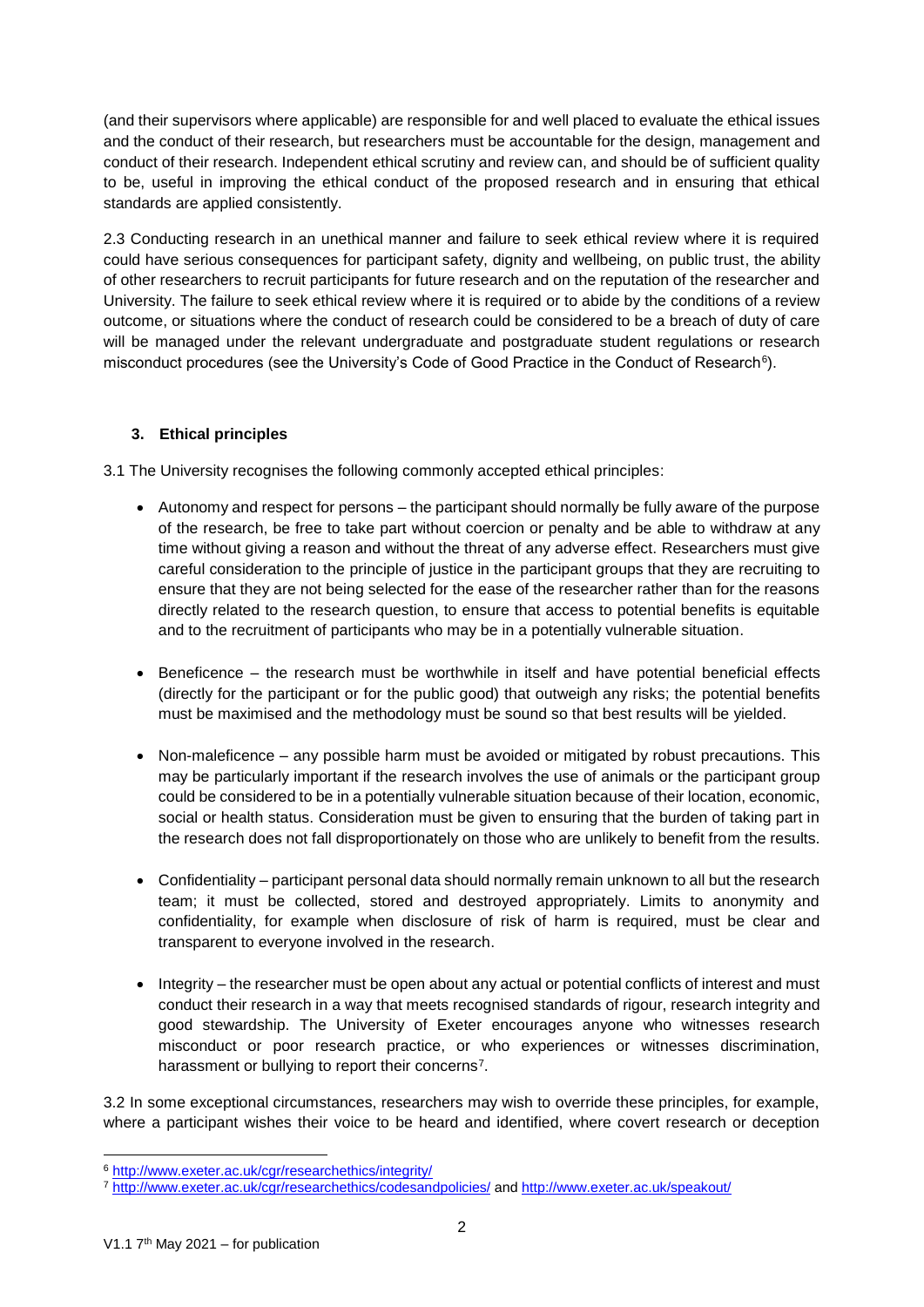would be justifiable or where there is an overriding public interest. Researchers must provide justification for this approach and approval from an appropriate Research Ethics Committee (REC) must always be given.

3.3 The University recognises and promotes the principles of the 3R's (reduction, replacement and refinement) in research involving the use of animals. Researchers carrying out any research involving the use of animals are expected to thoroughly consider the 3Rs in the design and conduct of their research, and to robustly justify the use of animals during the ethical review process.

3.4 Researchers are also expected to give consideration to the environmental, social, political, religious or economic consequences of any research undertaken, as well as legal or professional obligations and any potential reputational risks to researchers, the College or University. RECs are not always required to specifically review these aspects of research (see 4.2 below), although it is expected that committee members, ethics officers and reviewers will be able to discuss possible implications or concerns with researchers and direct them towards appropriate sources of advice and guidance. The University's Due Diligence Policy and associated processes will also be used to identify potential risks.

3.5 Researchers, and supervisors where relevant, are expected to properly consider their own safety and that of research teams. University RECs are not required to review health and safety risks or risk assessments (for example on travel, laboratory procedures or fieldwork) and cannot approve travel arrangements or give approval for research projects to start, but members are expected to raise any concerns about the safety of researchers as quickly as possible to the relevant Head of Department or Department Health & Safety Committee. Researchers must be aware of the University's Safeguarding Framework $8$  and ensure that appropriate reporting processes are in place as relevant.

3.6 Patient and public involvement in all stages of the research process, including the co-creation of research, is strongly encouraged. Good practice in PPI is promoted by RECs and the review process will consider the level of public involvement in all stages of the project lifecycle.

# **4. When should a research**<sup>9</sup> **project be reviewed?**

4.1 For the purposes of the Research Ethics Framework, research that requires ethical review is defined as an attempt to generate generalizable or transferable new knowledge or practice to answer or refine questions using sound methodology. This definition includes observation of or interaction with participants in their real-life environment and attempts to obtain generalizable or transferable knowledge by using methods to obtain findings that could be shared with the scholarly community and/or applied in settings or contexts other than those in which they were tested or gathered, even where the actual generalizability or transferability of findings is not clear at the start of the work.

# 4.2 **All** research involving the following **must** be ethically reviewed **and receive a favourable opinion before work commences**:

- Humans (either living or deceased), including
	- o research participants
	- o their data or information, including secondary data analysis and material held in archives or private collections (see 4.3.2 and Appendix C)
	- o their tissue, *and/or*
- animals (living vertebrates and invertebrates), *and/or*

**.** 

<sup>8</sup> <https://www.exeter.ac.uk/cgr/safeguarding/>

<sup>9</sup> The University of Exeter recognises the Frascati definition of research [http://www.oecd.org/sti/inno/frascati](http://www.oecd.org/sti/inno/frascati-manual.htm)[manual.htm](http://www.oecd.org/sti/inno/frascati-manual.htm)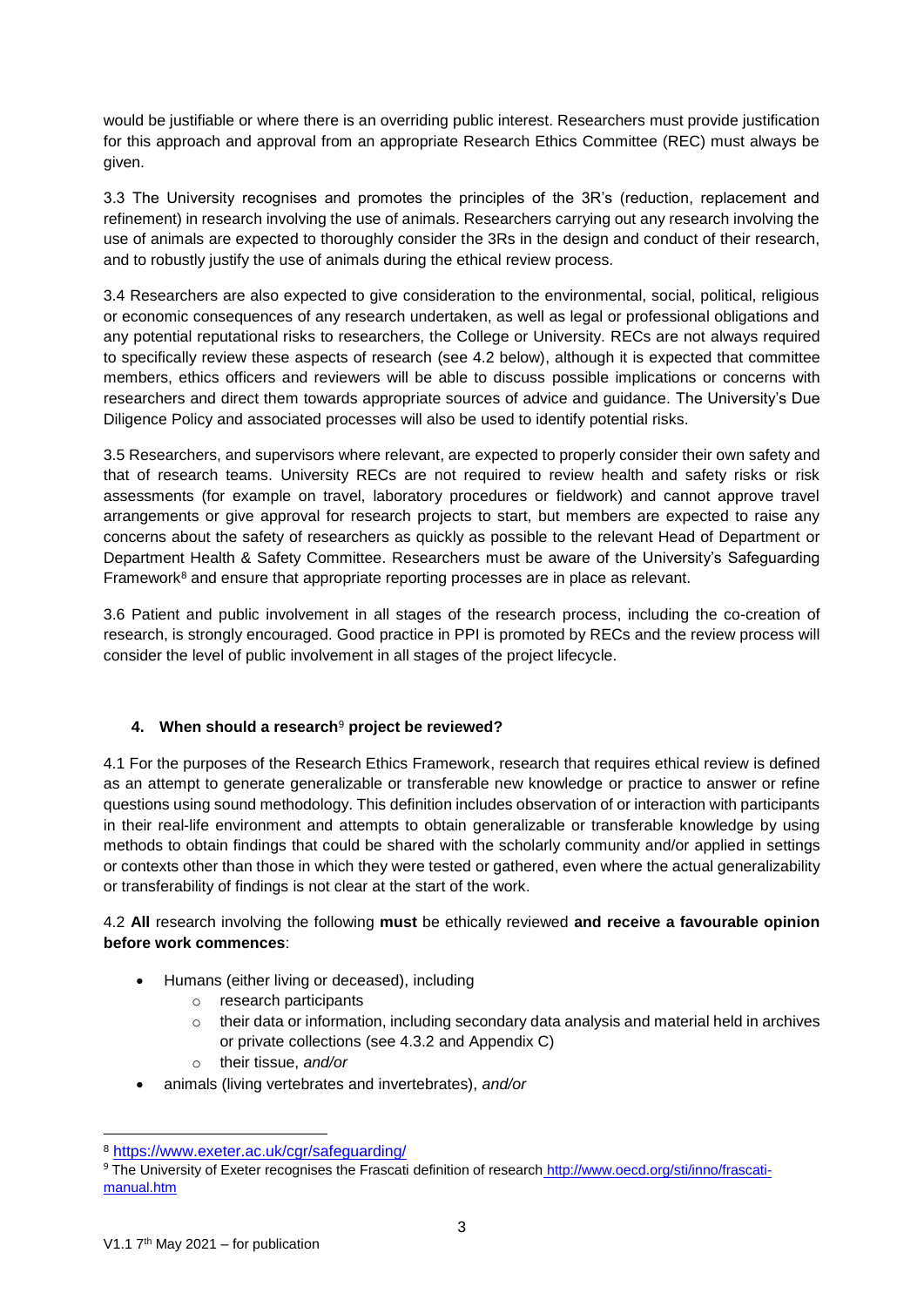- significant and/or long-lasting adverse impacts on ecology or hydrology or that may cause disruption to environmentally sensitive sites, *and/or*
- the potential for any materially negative impact on local communities

Exemptions to this requirement are given in 4.3. Failure to seek ethical review or to abide by outcome decisions will be treated seriously and may be considered to be research misconduct, see 2.3 above.

### 4.3 **Exemptions from ethical review**

4.3.1 The definition of research does not include routine audit, service evaluation, quality assurance studies, performance review and literary or artistic criticism which does not engage directly with the individuals or groups making or receiving the work<sup>10</sup>. These types of activity do not require ethical review, but researchers may choose to seek review if they consider that there are significant ethical implications, or where a College Research Ethics Committee requires it.

4.3.2 Research involving the deceased where the data is obtained from literature, library or archival materials which have been formally deposited and curated for public access and display, or research involving human remains or artefacts from ancient sites (evidenced to be more than 100 years old) are exempt from the review process. Care should be taken to follow all relevant professional standards, legal and ethical requirements. Researchers must respect the environment that they are working in, cultural artefacts and remains. In cases where the requirement for review is unclear, researchers should seek advice from their discipline Ethics Officer. See also Appendix C, Risk and Proportionate Review Checklist.

4.3.3 The activities of project advisory groups, steering committees, artistic practice or similar will not usually require research ethics review. Activities involving public and patient involvement (including a member of the public acting as part of the research team) or to demonstrate impact will not usually require ethical review, unless the research topic is about public engagement or co-creation of research, any data is being collected and processed during the activity which will form part of a research output or publication and/or the activity falls into the definition given in 4.1 and 4.2 above. Researchers are expected to follow good practice standards and ethical principles when carrying out public engagement or impact activities that do not require ethical review, and to meet all professional obligations.

4.3.4 Use of animal or human tissue (or material derived from human or animal tissue e.g. cell lines) obtained commercially or via material transfer agreement from sources outside the University will not normally require ethical review. Where the requirement for review is unclear, researchers should seek advice from the Research Ethics and Governance (RE&G) Office.

4.4 The Research Ethics Framework **applies to all researchers working under the auspices of the University of Exeter**. The definition of researcher includes those employed by the University, undergraduate and postgraduate students undertaking research activities as described in 4.1 (either as part of their degree programme or through schemes such as 'students as change agents' , 'students as partners' or education incubator projects), those with honorary or associate contracts or those commissioned to undertake research for the University. This requirement for ethical review applies to all research projects, funded or unfunded, contract research and University consultancy<sup>11</sup> where they fall into the definition of research given in 4.1 above. Activities where the primary purpose is the education of students or staff will not normally require ethical review unless they fall into the definition of research given in 4.1.

1

<sup>&</sup>lt;sup>10</sup> Decision tools such as the following from the Health Research Authority may be helpful: [http://www.hra](http://www.hra-decisiontools.org.uk/research/)[decisiontools.org.uk/research/](http://www.hra-decisiontools.org.uk/research/) .

<sup>&</sup>lt;sup>11</sup> Consultancy work must be carried out within University guidelines and private consultancy is strongly discouraged<http://www.exeter.ac.uk/research/toolkit/collaborating/industry/consultancy/>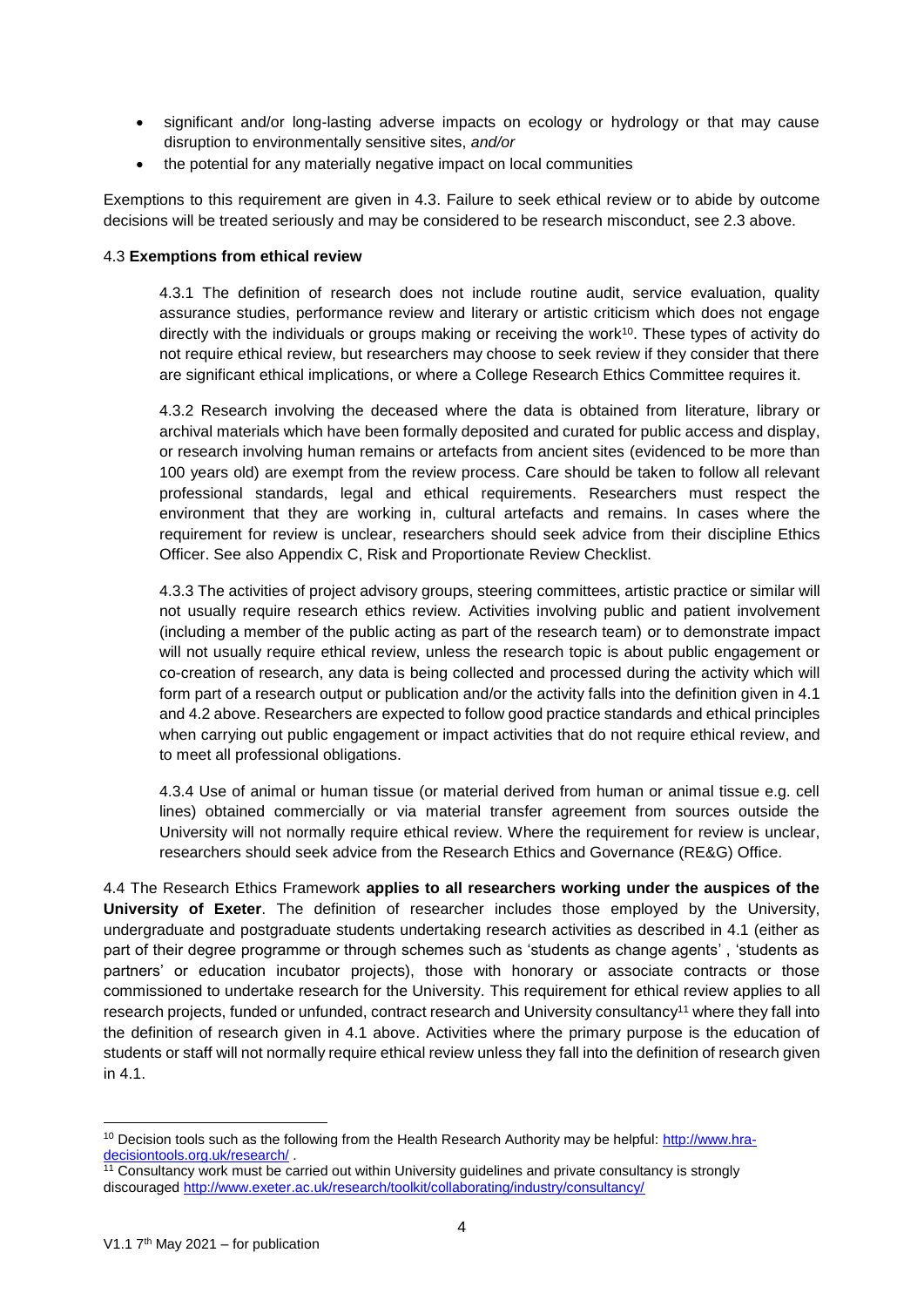### **5. Structures for ethical review**

5.1 In order to ensure that research ethics review remains useful and sustainable, a balance must be achieved between managing the volume of applications and providing competent, proportionate and responsive review. Based on the distribution of applications, research fields where ethical implications are likely to arise and groupings of reviewers with relevant expertise, the structure of RECs in the University is College based, although review may be delegated to department level committees where this is type of approach is considered to be appropriate by the College Executive Group (CEG) and reflected in the approved Standard Operating Procedure (see section 7).

Researchers should apply for ethical review based on their home College. This structure will be modelled within the online application system in order to ensure that applications are filtered to the relevant REC. Applications can be referred to another committee (other College REC or Animal Welfare and Ethical Review Board) which may have specialist expertise in a particular topic (e.g. administration of a substance or involving fieldwork in a potentially high-risk environment). Alternatively, members of other College RECs with relevant expertise can be co-opted for specific reviews. These exchanges will be facilitated by the Research Ethics and Governance team if required. Sharing of best practice, for example by REC members attending other committee meetings as observers, is to be encouraged.

5.2 The roles of individuals involved in ethical review should be consistent across committees and be given appropriate recognition – roles include the REC Chair, REC members, Reviewers and discipline Ethics Officers. One individual may hold multiple roles, for example, a discipline Ethics Officer may review applications using the online application system and may also be a full member of the Research Ethics Committee. Roles should be allocated according to REC membership requirements (as described in appendix A) and as appropriate for the remit of the committee. Role descriptions can be found in appendices D and E. Suggested methodology for workload allocation is given in appendix F.

5.3 In-depth dual-review should be avoided where possible (for example, where projects require ethical review by a recognised research ethics committee such as an NHS REC), although the researcher is expected to provide evidence of the review and its outcome to the relevant REC who, in turn, are expected to log the decision and ensure that recognised ethical standards are met. The researcher must also ensure that evidence of the ethical review and its outcome is maintained within their own records, and amendments sought where appropriate.

5.4 Where research is being conducted by staff or students in more than one College in the University, the research should be ethically reviewed by the most relevant committee, taking into account the theme and methodology of the research, the location of the Principal Investigator and the expertise of the ethics committees.

5.5 Where research is being conducted by staff or students from the University of Exeter in collaboration with researchers from another institution, the research should be reviewed by the relevant research ethics committee at Exeter, although the committee can take reviews carried out by other Institutions into account, particularly if the Principal Investigator is from another Institution.

5.6 Where research is carried out outside the UK, researchers are expected to make best attempts to identify and seek local ethical approval from a properly constituted and independent ethics committee where possible and to comply with local ethical and regulatory standards. The RE&G office may be able to assist with identifying local requirements and have some guidance available on their webpage. Local ethical approval must be shared with the relevant REC at the University of Exeter (as in 5.3 above) to ensure that all relevant factors have been considered and researchers must provide evidence to the University REC that all necessary local approvals have been obtained. If local review is not available or appropriate, then such research must be reviewed by a relevant University of Exeter REC. Whilst all researchers must adhere to the University of Exeter's standards and principles, researchers and REC members should take local context, cultural practices and expectations into account when designing and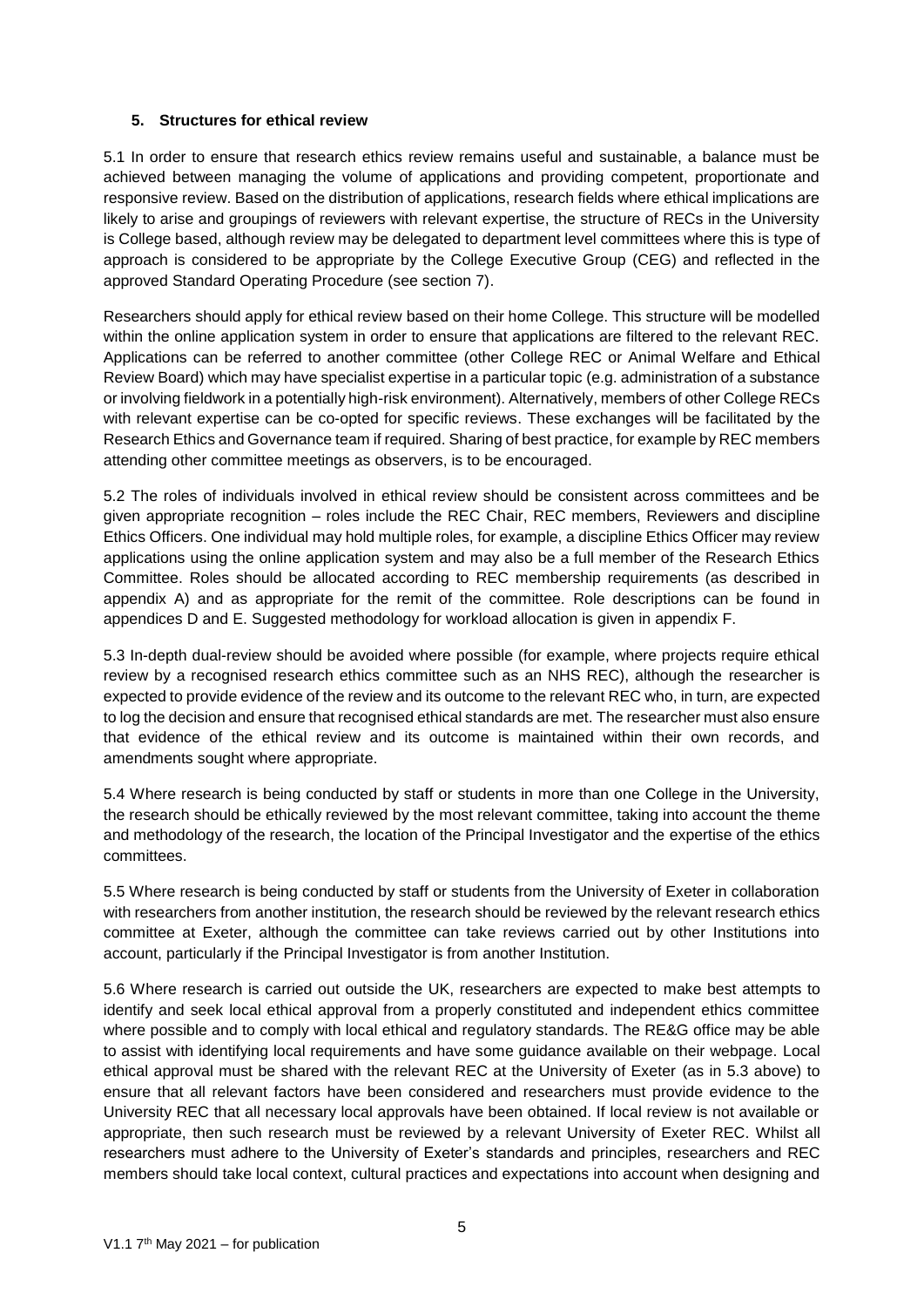reviewing research. Some flexibility in, for example, the approach to informed consent may be required and should be explained in the ethics application. Potential conflicts between University of Exeter standards and expectations and those in the research location must be highlighted by the researcher and considered by the REC.

5.7 Research and teaching involving the use of animals will be reviewed by the University's Animal Welfare and Ethical Review Board (AWERB) where it is regulated under the Animals (Scientific Procedures) Act 1986 and according to the related Animals in Teaching Policy<sup>12</sup>. AWERB will provide guidance on the review of non-regulated animal research for College Research Ethics Committees, set policy and maintain oversight of non-regulated work where required. The Research Ethics and Governance team should be contacted in circumstances where it is unclear whether the research is regulated and researchers should refer to the AWERB's Policy on Research outside the UK<sup>13</sup>.

5.8 Research in some disciplines and emerging fields raise a wide range of ethical questions about the process and purpose of research. The University may convene specialist advisory groups or research ethics committees (as sub-groups of the University Ethics Committee) in order to give the appropriate indepth scrutiny of proposals, to provide guidance and a forum for researchers to discuss the implications of their work, whilst maintaining confidentiality and security as required. College RECs and UEC can refer projects to the groups, and the groups will report to UEC on an annual basis. Appendix H provides information on currently operating groups, their principles and Terms of Reference.

### **6. Operating principles for ethical review**

6.1 The aims of a research ethics committee are to facilitate research and maintain the highest ethical standards in research practice, protect the safety, dignity, welfare and wellbeing of research participants, to protect researchers from harm or unjustified criticism and to take account of legitimate interests of individuals, groups and communities and to provide reassurance to the public. The REC can consider research on behalf of the institution and provide an ethical opinion on the research – this can be used as part of the Institution's governance of research, but the REC cannot give overall 'approval' for research to take place.

6.2 The following principles should underlie ethical review arrangements, although it is recognised that they may be addressed differently according to need. Actions that should be taken to meet these principles are given below. The Framework and REC Standard Operating Procedures (see section 7 below) set out how these actions are delivered at the University of Exeter.

- **Independence** mitigating conflicts of interest and ensuring sufficient impartial scrutiny
	- $\circ$  Reviewers from an appropriate range of disciplines or research fields
	- $\circ$  Inclusion of lay or independent members with no other affiliation to the University
	- o Establishing terms of reference which guarantee each REC the ability to make ethics **judgements**
	- $\circ$  Evidence of process to recognise and address potential conflicts of interest in the review process
	- $\circ$  Consistent standards set by an overarching committee, providing a means to manage appeals against REC decisions and to monitor performance
- **Competence** ensuring that membership of committees/selection of reviewers informed by relevant expertise and that decision making is consistent, coherent and well-informed
	- $\circ$  Ensuring that membership contains a range of expertise across the range of research to be reviewed

1

<sup>&</sup>lt;sup>12</sup> Link to be provided

<sup>&</sup>lt;sup>13</sup> Link to be provided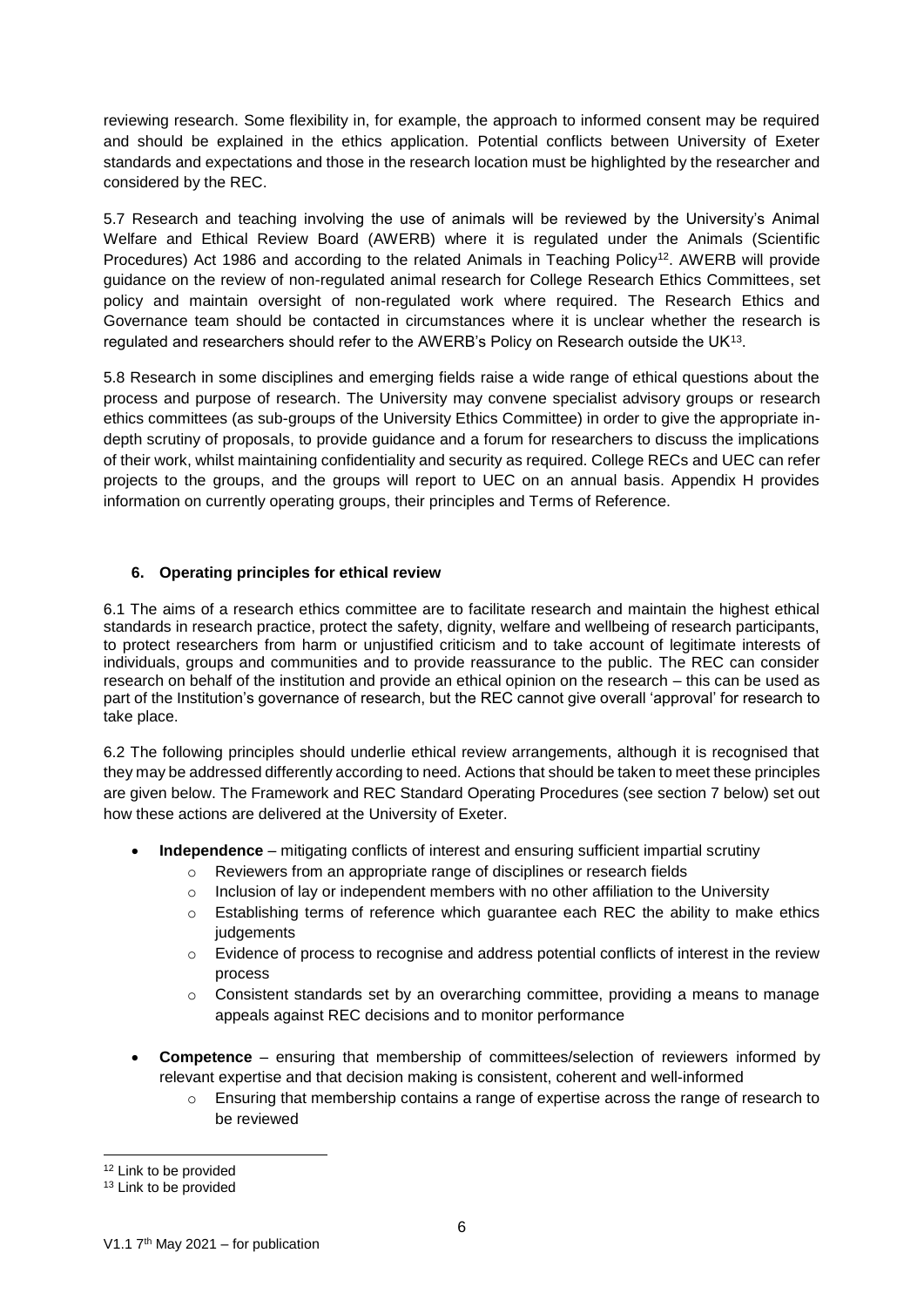- o Standard Operating Procedures in place that are regularly reviewed
- o Recognition that contributing to ethics review is accepted institutional work
- $\circ$  Structuring committees to ensure that reviewers regularly consider applications and attend meetings; balancing volumes of applications so that each committee considers a sustainable number
- $\circ$  Application system that provides all the information needed to make a sound and competent decision
- $\circ$  Evidence of appropriate time, support and training for REC members and a sustainable commitment to competent ethical review
- o Drawing on and sharing national and international best practice
- **Facilitation** recognising the role of RECs in facilitating good research and support for researchers; ethical review processes recognised as valuable by researchers
	- $\circ$  Administering the review process efficiently and effectively within agreed timescales, balancing detail and the burden of completing applications for ethical review
	- o Balancing duties of care with enabling of research and innovation
	- o Review process that recognises different levels of risk and handles them efficiently and proportionately
	- $\circ$  Appropriate process in place to manage expectations, concerns or difficulties at an early stage
	- o Providing training for researchers at all stages of their careers in ethical issues and the review process, seeking to develop ethical decision-making skills
	- $\circ$  Providing opportunities for researchers to seek informal advice on ethics and integrity issues
- **Transparency and Accountability** REC decisions and advice to be open to scrutiny, with responsibilities discharged consistently
	- o Making a clear statement of institutional policies and processes easily and publicly available, including REC Standard Operating Procedures
	- $\circ$  Deliberations and decisions clearly recorded and available for scrutiny, while protecting sensitive data. This means that applicants will be provided with collated feedback on the final committee decision and individual feedback from reviewers will not routinely be made available to applicants. Information on committee deliberations and decisions may be made public (with suitable redaction) and identifiable personal or commercially sensitive data will be protected within the limits of the UK (GDPR) Data Protection Act 2018, Freedom of Information and Subject Access Request conditions.
	- o Clear process for escalation of complaints/concerns
	- o Compliance with annual reporting process
	- $\circ$  Open discussion between committee members and with the University Ethics Committee (UEC) on broader ethical issues, concerns or complaints
	- $\circ$  Ensuring that there is a named officer of the institution who is the primary contact for research ethics and integrity matters

### **7. Procedures for ethical review**

7.1 Each committee is expected to develop Terms of Reference, membership and a Standard Operating Procedure (SOP) in accordance with the Framework and using the templates provided. Templates can be found in Appendices A and B and indicate where variance is acceptable. Standard Operating Procedures (and changes to them) must be approved by the University Ethics Committee before they can be implemented and they must be reviewed and re-approved by the University Ethics Committee every two years.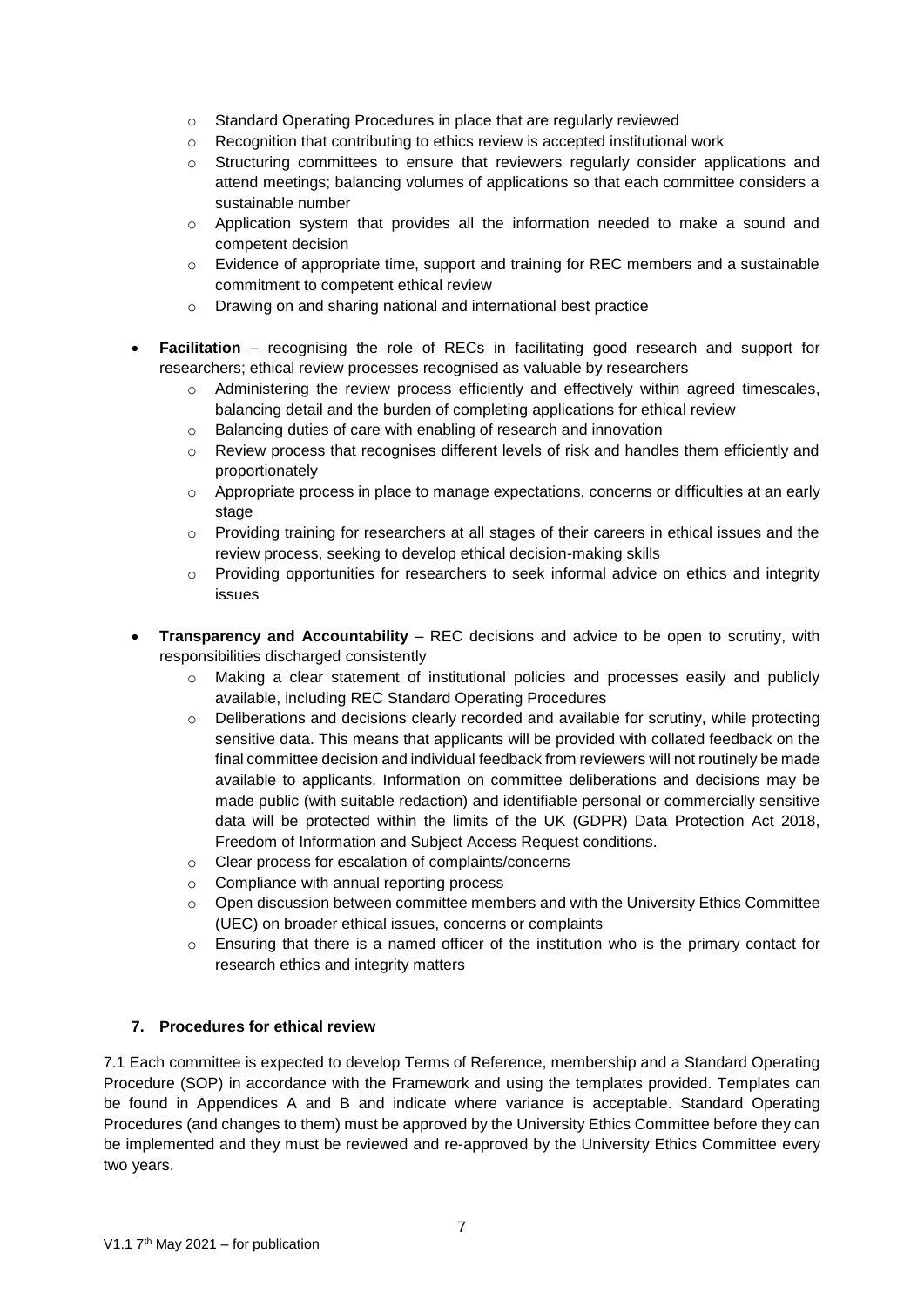Terms of Reference, Membership and Standard Operating Procedure documents must include information on the following:

- Membership of the REC must include guidance on the length of terms for the Chair and members.
- The application process and the provision of guidelines for researchers on completing applications using the provided online system
- Instructions on the use of University template participant information sheets and consent forms. It is expected that the templates will be used when written information is provided to participants, unless the ethics application includes a justification for not using or varying them. Research Ethics Committees will encourage and be open to alternative methods of providing information to participants (such as audio or video) where relevant.
- Description of documents which applicants must submit (as relevant) for review. This must include all participant-facing documents, recruitment materials, questionnaires, surveys and topic guides for semi-structured or open-ended interviews.
- Description of review processes which recognise differing risk levels
- Schedule of committee meetings or online review (as appropriate), including normal timelines
- Definition of opinions that could be given following review and implications of those opinions for researchers. This includes clear definitions of approved start and end dates for the active phase of the project and for longer-term retention of data and samples.
- Process for review of amended research proposals, including normal timelines
- Training and guidance provided for researchers, supervisors and committee members
- Provision of advice for grant applications
- Audit procedures
- Process for reporting adverse events, managing complaints from participants and safety measures
- End of project reporting
- Appeals and complaints procedures available to researchers, supervisors and participants

7.2 **Proportionate or expedited review** – RECs will adopt a risk adapted approach based on the checklist given in Appendix C and built in to the online application system and this will be implemented as described in their Standard Operating Procedure. The review of applications, regardless of risk, will always be managed through the online application system to ensure consistent record keeping.

It is recommended that applications identified as potentially higher risk should be reviewed by a full committee in a meeting to ensure that a robust review takes place and a comprehensive opinion is given. All applications considered to be medium risk and reviewed under a proportionate review process must be considered by at least two reviewers (this may be by a trained project supervisor and ethics committee member or by two committee members) - review by one individual is not sufficient.

Projects considered to be low risk can also be reviewed under the proportionate review process and may be lighter touch with final approval given by the REC Chair or delegate under a documented process.

7.3 **Student project review** – activities will be excluded from the requirement for review if the primary purpose is for education of the student and they do not fall into the definition given in 4.1 above (for example, classroom exercises, artistic practice or laboratory practicals). If the activity does require ethical review, the individual student, pair or student group can make an application to the relevant REC.

In some circumstances and if agreed with the REC in advance, a module convenor (e.g. for a dissertation module) can prepare an ethics application for sets of student projects within given parameters. The review will take place based on the risk factors as described above. A review can be requested for a period of up to five years with amendments requested if module parameters or participant-facing documents change within that time period. At the end of this time, or where there is a significant change to the structure of a module or programme, a new application for ethical review must be made. Module convenors must ensure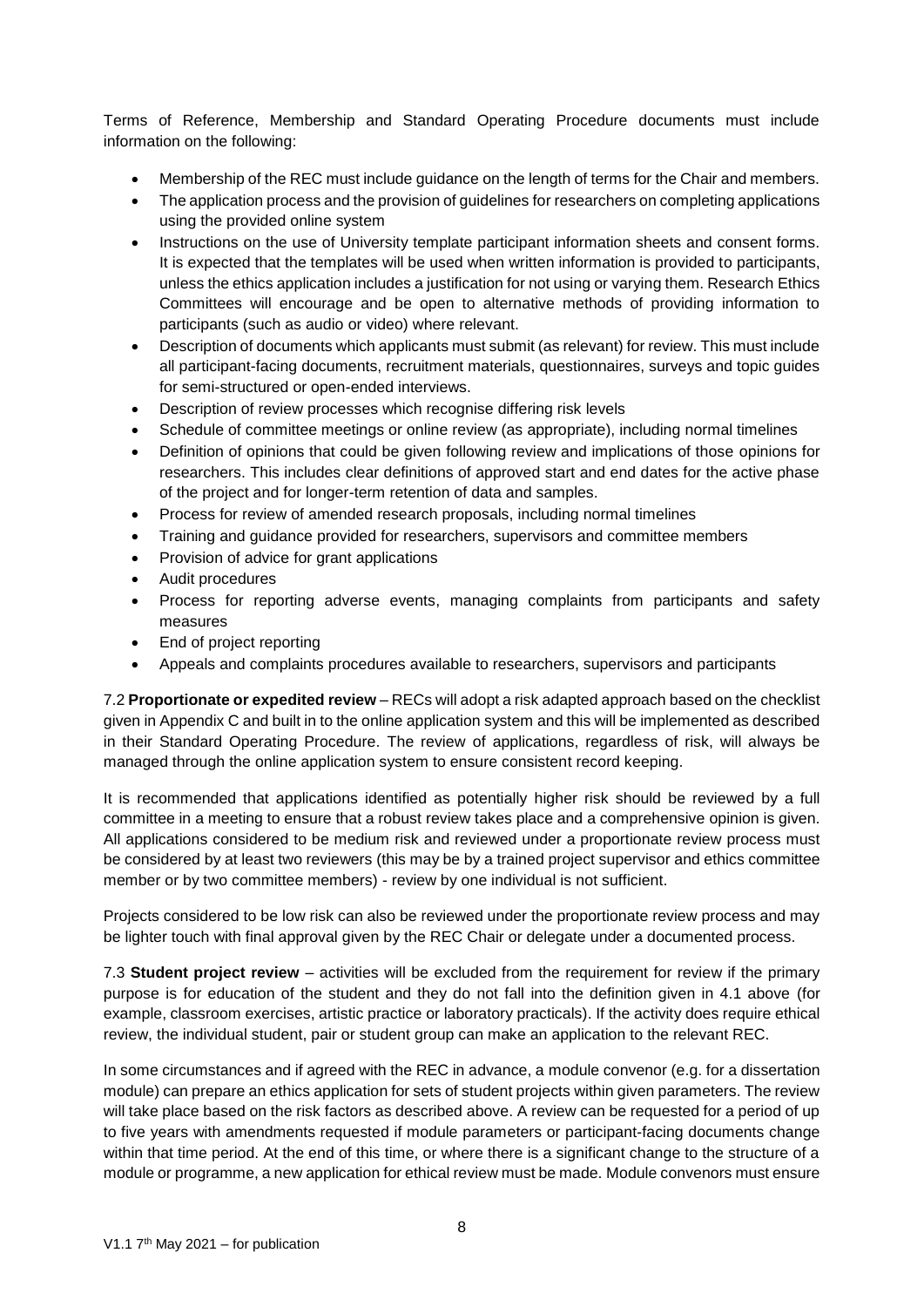that the record keeping procedures described the REC Standard Operating Procedure are followed and these records may be subject to audit. On an annual basis, students will be provided with ethics training and will sign a declaration to confirm that work will be carried out within pre-approved parameters. Student projects should normally use the University information sheet and consent form templates (unless alternative formats are more appropriate for the participant groups or research question), adapted by the module convenor as relevant for the pre-agreed parameters. Where students wish to carry out research outside the given parameters, they should seek separate ethical review from the relevant committee and will need to justify their proposals; such applications should only be considered necessary in exceptional circumstances.

**7.4 Amendments –** researchers must seek an amendment to their ethical review if changes are made to any information provided to participants, the design, conduct, data management or dissemination of research project. Overarching applications for similar or long-terms programmes of work, with amendment requests to be made in the case of changes are encouraged. Substantial amendments are defined as a change to the study design, methodology and/or to the participant pathway or experience. Minor amendments are considered to be those which do not have an impact on the study design or conduct, for example, points of clarification on participant-facing documents. The processes for review of minor and substantial amendments are given in each College REC Standard Operating Procedure.

7.5 **Appeals and complaints** about the ethical review process - where complaints and appeals are received, they will be considered by a response group consisting of the DVC (Research and Impact) and College Associate Deans for Research, co-ordinated by the Research Ethics and Governance team in order to ensure a timely response. The response group could choose to refer the matter to the UEC or AWERB if deemed appropriate. The matter will be managed by the response group as described in the RE&G complaints and adverse events procedures, and a response to the complaint can provided by the Research Ethics and Governance team directly without involving other members of the response group if appropriate*.*

The University will not consider appeals against the decisions of external ethics committees which should provide their own appeals procedures. Broader ethical issues can be referred by RECs or Colleges to the UEC for advice and guidance, for example, on a controversial issue or where a common University approach would be desirable. Where RECs consider that research raises a potential reputational risk (for example, because of the funding source), it should be referred to the relevant College Executive Group or Research Ethics and Governance Manager who will ensure that the risk is appropriately considered in accordance with the Due Diligence or Conflict of Interest policies.

7.6 **Complaints from research participants, adverse event reporting and safety measures** – complaints from research participants and adverse events must be managed and reported quickly, as described in the RE&G complaints and adverse events procedure and associated documents. REC members receiving complaints from participants or reports of adverse events must report these to the RE&G team within 24 hours of receipt. The reports will be considered by a response group consisting of the DVC (Research and Impact) and College Associate Deans for Research, co-ordinated by the Research Ethics and Governance team, who will take appropriate action. This may include the suspension of the research project if significant ethical flaws or safety concerns are found. The suspension should remain in place until the University is assured that the issues have been addressed sufficiently. The complaint or event can be managed by the Research Ethics and Governance team directly without involving other members of the response group if deemed appropriate*.*

7.7 **Audit** – The SOP for each committee will give details of the frequency and type of audit to be carried out. It is expected that a random selection of projects will be audited as well as more targeted review primarily focusing on the highest risk projects identified during the review process. Audits will aim to ensure that consent forms are completed correctly, that record keeping meets appropriate standards and that data is being stored correctly. Audit may also be triggered as a result of a complaint or concern. Standard templates for audit reports and 'Corrective and Preventative Actions' will be used by the RE&G team. If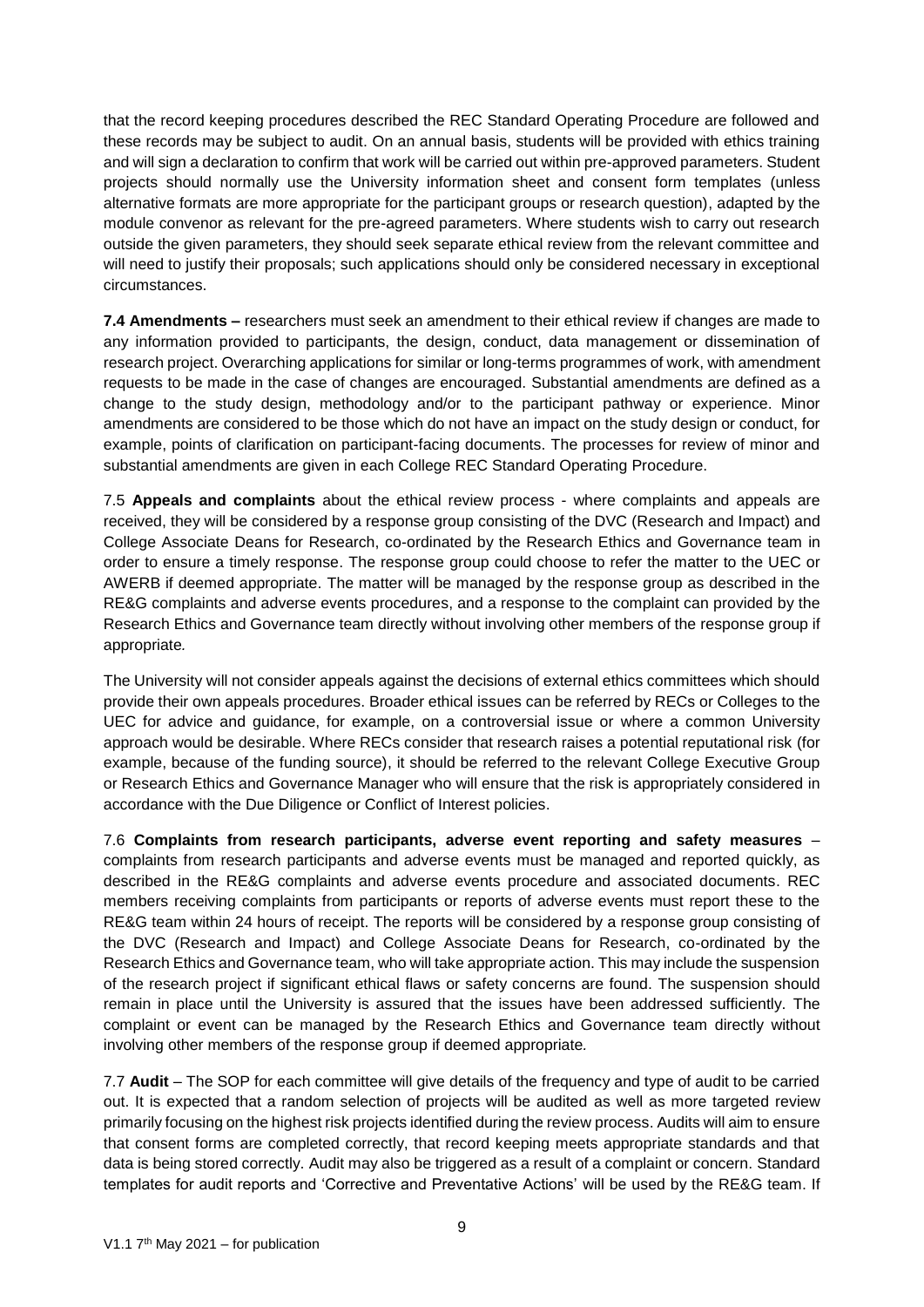concerns are identified during an audit or monitoring visit, it will be managed through the corrective and preventative action, complaints, adverse events or research misconduct processes, as deemed most appropriate in the circumstances.

All researchers who have applied for ethical review will be asked to provide a short report for the REC at the end of the data collection phase of their project as one of the conditions of review, unless report of the research practice and outcomes are already being considered through University assessment procedures (e.g. BA/BSc, MA/MSc and PhD degrees). This will fulfil the audit requirement for the majority of projects. Some audit of REC decision making and record-keeping may be carried out by the RE&G office on behalf of the University Ethics Committee.

7.7 **Record keeping** – RECs will be expected to keep records relating to the ethical review process using the provided online system. Researchers are expected to keep records relating to their own research and ethics applications in order to, for example, provide evidence of ethical review to publishers and to ensure that all members of a research team are aware of the ethical review. Records relating to ethical review should be retained for 6 years after the project has ended, or as required by the funder or legal agreement. Guidance provided in the University's retention schedule should be followed.

7.8 **Reporting mechanisms** – The Chair of each REC is responsible for making an annual report to the University Ethics Committee using the template provided. An annual report from UEC is provided for Council and a member of Council sits on UEC. Minutes of UEC are sent to Senate and a member of Senate sits on the University Ethics Committee. The UEC review of annual reports is intended to provide a learning opportunity for RECs, along with other opportunities such as the observation of other RECs and co-opting advisors.

# **8. Training and guidance**

8.1 Training requirements are outlined in appendices G, H and I; this sets out what should be provided as a minimum although it is recognised that the delivery of the training will vary between departments.

The RE&G team are responsible for providing materials that can be used by those providing training in departments but can also provide training sessions directly subject to availability. The RE&G team are also responsible for providing training for ethics committee members on at least an annual basis and publicising opportunities for training and Continuing Professional Development events outside the institution. REC Chairs are responsible for ensuring that new committee members, including lay/independent members, have suitable induction and support during first year of membership. Heads of Department are responsible for ensuring that appropriate training is undertaken by all staff and PGR researchers in their department, and that time is made available to members of research ethics committees for continuing development. The Director of Education is responsible for ensuring that relevant training is provided to students within the department's programmes, drawing on centrally provided resources where needed.

8.2 Guidance for researchers on ethical review processes and ethical implications will be available on the research integrity website and accessible from committee intranet sites. New guidance on emerging topics will be provided by the University Ethics Committee, locally produced by RECs and shared between committee members or by the Research Ethics and Governance team. Committee members are encouraged to highlight topics which would benefit from University-wide guidance.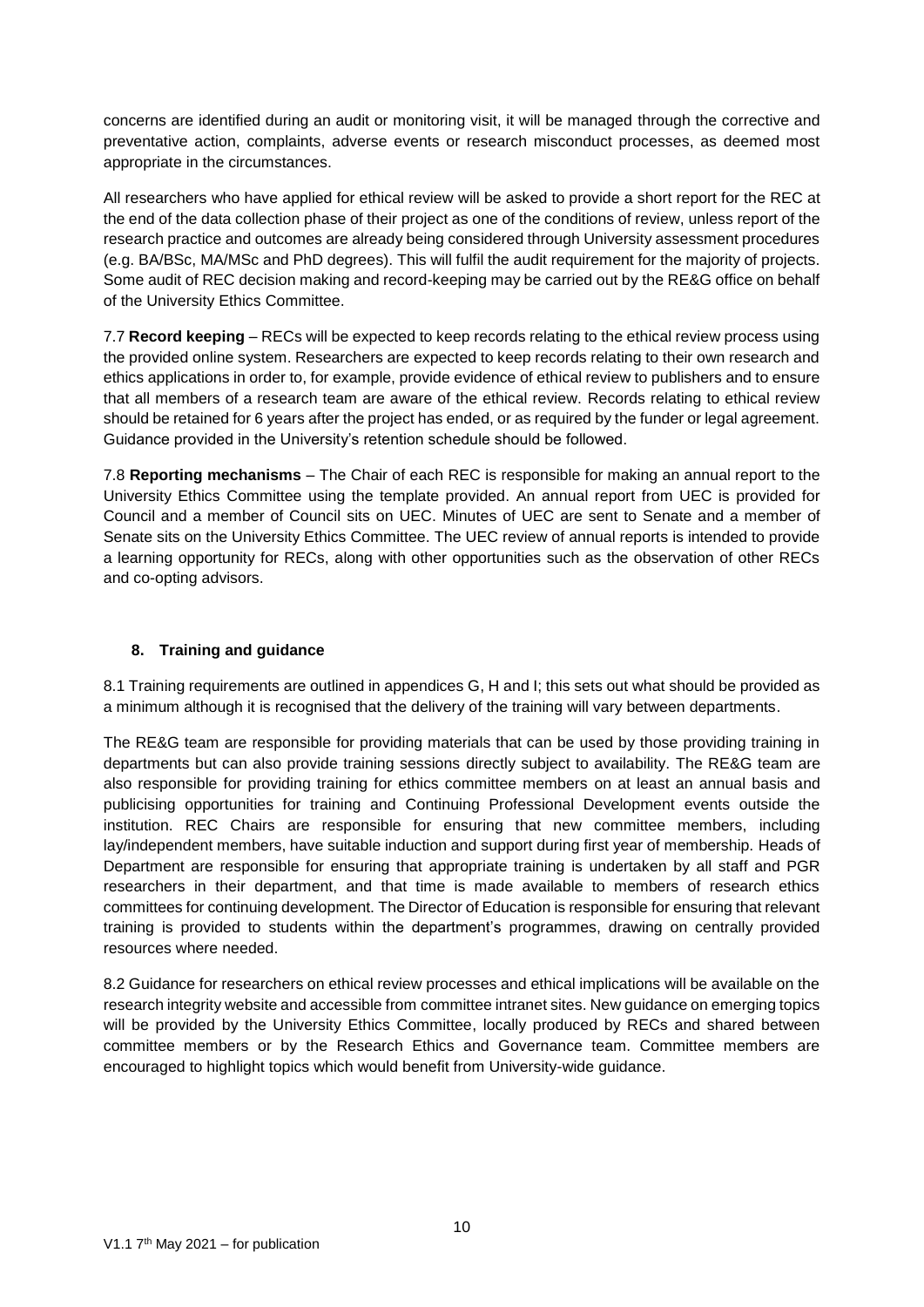### **9. Systems and support**

9.1 The RE&G team will be responsible for providing appropriate systems and ongoing support for committees as required by the University Ethics Committee. This may include the provision of first line triage of applications alongside controls built into the online application system (e.g. mandatory fields, filtering, document templates and upload) to ensure that applications received by reviewers and committees are complete and ready for review.

9.2 All committees must use the online system provided to improve to ensure consistent record keeping and response times. A user group will maintain oversight of the system (reporting to UEC) and will be required to agree future requests for developments and reporting.

#### **10. Further requirements**

10.1 Exclusion criteria - it is recommended, for example by the Parliamentary Committee on Women in Science, that researchers should consider the gender implications and dimensions of their research. Ethics Committees can contribute to this by asking researchers to consider this aspect in their ethical review applications and to justify their selection of participants where exclusion criteria based on e.g. gender, age, ethnicity or other protected characteristics are imposed. The use of exclusion criteria based on protected characteristics defined in the Equality Act 2010 are considered to require a high-risk review.

10.2 Good data management practice and data protection compliance is critical for ethical conduct of research. Researchers must complete the mandatory Information Governance training and are strongly encouraged to complete a data management plan even where this is not required by a research funder. A Data Protection Impact Assessment (DPIA) should be completed and maintained for projects involving the processing of personal data; this is especially critical for researchers processing sensitive personal data. Researchers using DMPOnline can complete University of Exeter-adapted data management plan templates which include DPIA questions<sup>14</sup> although a full DPIA may be required in some circumstances<sup>15</sup>. RECs are expected to promote good practice in research data management by signposting researchers to sources of guidance and support, and by strongly encouraging the use of data management plans and DPIAs which may also be used as part of the ethical review process.

10.3 The use of third parties (e.g. market research organisations or transcribers) to carry out data processing or other research activities must be supported by a legally-binding contract, signed by a recognised signatory in the University Legal Services team. The contract must specify the standards and processes for the research activities and any arrangements for data sharing and responsibilities for compliance with current data protection legislation.

 $\overline{a}$ <sup>14</sup> <http://www.exeter.ac.uk/research/researchdatamanagement/about/rdm/>

<sup>15</sup> <https://www.exeter.ac.uk/ig/>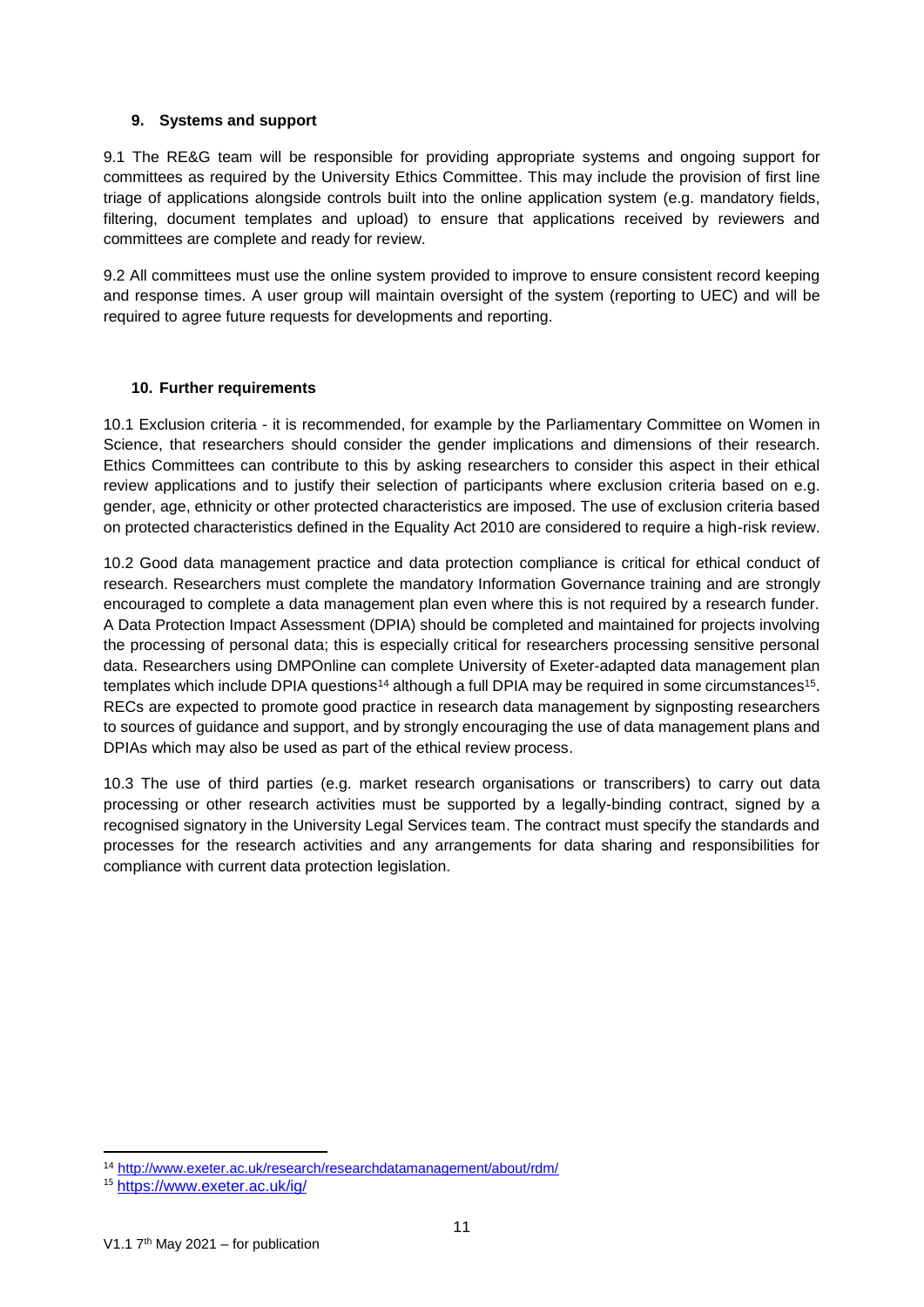### **11 Appendices**

Appendix A – Model Terms of Reference and membership for ethics committees

Appendix B – Template Standard Operating Procedure for ethics committees

Appendix C – Risk and Proportionate Review Checklist

Appendix D - Role Descriptions for ethics committee chairs, members, reviewers and discipline ethics officers

Appendix E – Role description and requirements for lay/independent members of ethics committees

Appendix F – Workload allocation

Appendix G – Training requirements for University of Exeter staff, students and affiliates as applicants; for supervisors; for ethics committee chairs, members, reviewers and discipline ethics officers

Appendix H – Specialist Groups

### **12 Related University of Exeter policies (found on the University's website)**

- University Ethics Policy
- Code of Good Practice in the Conduct of Research
- Access to Restricted Materials
- The Use of Animals in Research
- Research Involving Animals outside the UK
- Use of Animals in Teaching and Training
- Conflict of Interest Policy
- Due Diligence Policy
- Clinical Trials Transparency Policy
- Safeguarding Framework

# **13 University of Exeter guidance (found on the University's Research Ethics and Governance website)**

- Template Participant Information Sheet and Consent Forms
- GDPR for Researchers
- Guidance on the disclosure of illegal activity
- Guidance on online research and transcription
- Guidance on the use of Freedom of Information requests as a research tool
- Health and Social Care Research/Clinical Trials
- Human Tissue Act
- Export Control
- Nagoya Protocol
- Import/Export of materials (including CITES)
- Licensing for animal research

Relevant external guidance and suggestions for further reading will be provided in the 'useful links' section of the Research Ethics and Governance website, each REC Standard Operating Procedure and on REC intranet/ELE sites.